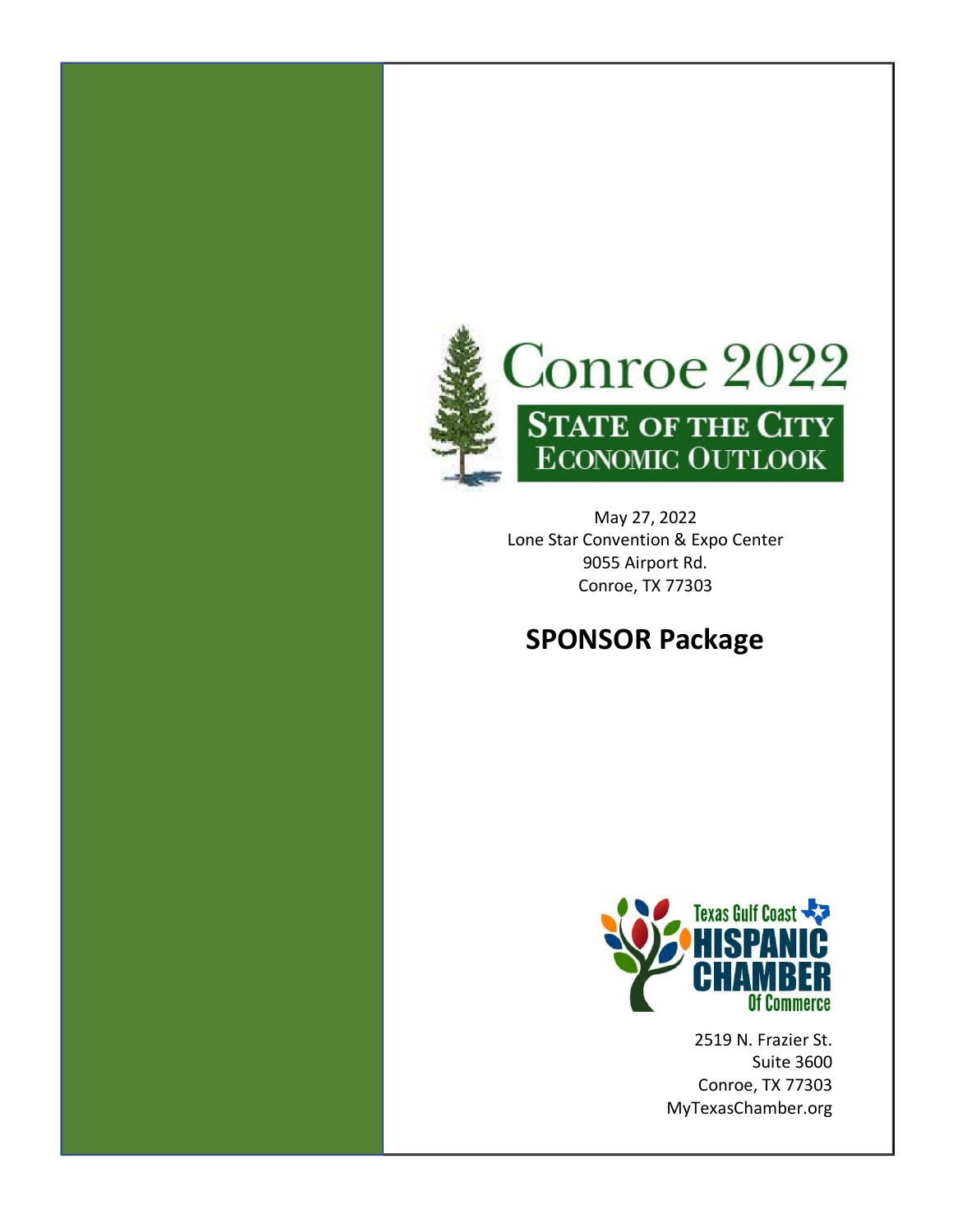

State of the City Economic Outlook

#### **Fact Sheet**

Event Name: Annual Conroe State of the City, Economic Outlook

- Date: May 27, 2022
- Time: 8:00-12:00
- Location: The Lone Star Convention & Expo Center 9055 Airport Rd. Conroe, TX 77303 theLonestar.org

Attendance: 120/160

Makeup: Business Owners, Executives, HealthCare, Financial Services, Developers, Real Estate Professionals, Engineering Firms, Investors

Event Goals:

- 1. Share City highlights, advancements, completed projects. Include upcoming growth initiatives.
- 2. Each participant will speak on their economic impact to the region in general and the City of Conroe specifically.
- 3. Include emerging markets as demographic data shows up to 38% Hispanic in the Conroe area.

Event Purpose:

- Provide a description of the economic contribution minorities make in government, education, real estate, finance and healthcare.
- Organized by: Texas Gulf Coast Hispanic Chamber of Commerce at Conroe Carlos A. Sanchez, PhD DrC@Conroe2022.com 832-436-8956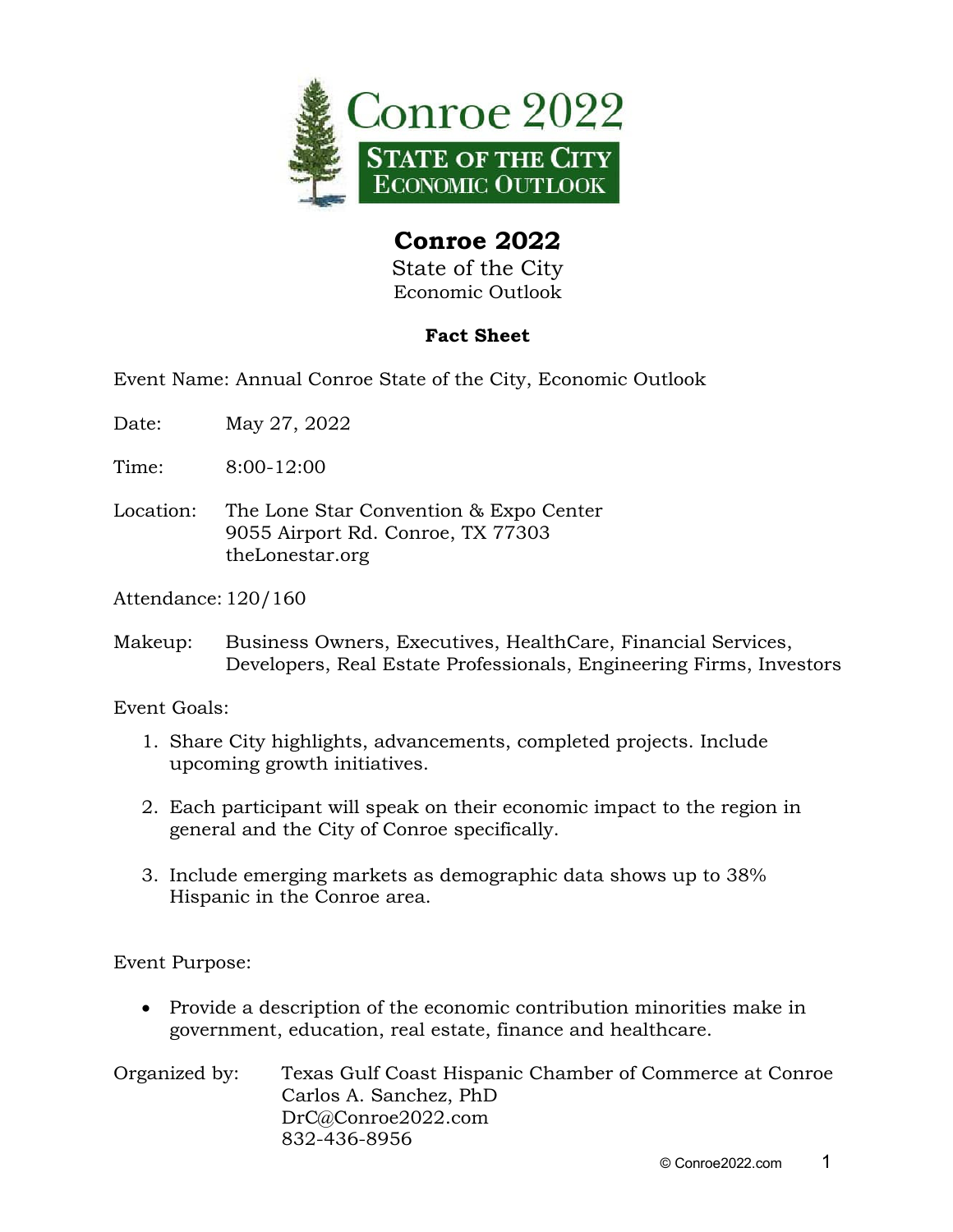

State of the City Economic Outlook

#### **Friday May 27, 2022**

| 8:00AM    | Registration<br>Breakfast / Networking<br>Exhibit Open                                                         |
|-----------|----------------------------------------------------------------------------------------------------------------|
| 8:30AM    | Welcome – Invocation – Judge Wayne Mack<br>Introduction Overview                                               |
| 8:50AM    | Opening Keynote<br>Lone Star College Update<br>Dr. Rebecca Reilly                                              |
| 9:20AM    | Education Update Conroe I.S.D.<br>Office of the Superintendent of Schools<br>Dr. Curtis Null                   |
| 9:50AM    | Financial Impact of General and Minority Markets<br>Growth and Trends<br>Nada Alonso, VP Wells Fargo           |
| 10:10AM   | Coffee Break<br>Exhibit<br>Recognition – Commercials                                                           |
| 10:30AM   | Real Estate Market Update<br>Team Adam Olsen                                                                   |
| 11:10AM   | Closing Keynote<br>Jody Czajkoski<br>City of Conroe - State of the City<br>Highlights - Projects - Projections |
| 12:00Noon | Adjourn                                                                                                        |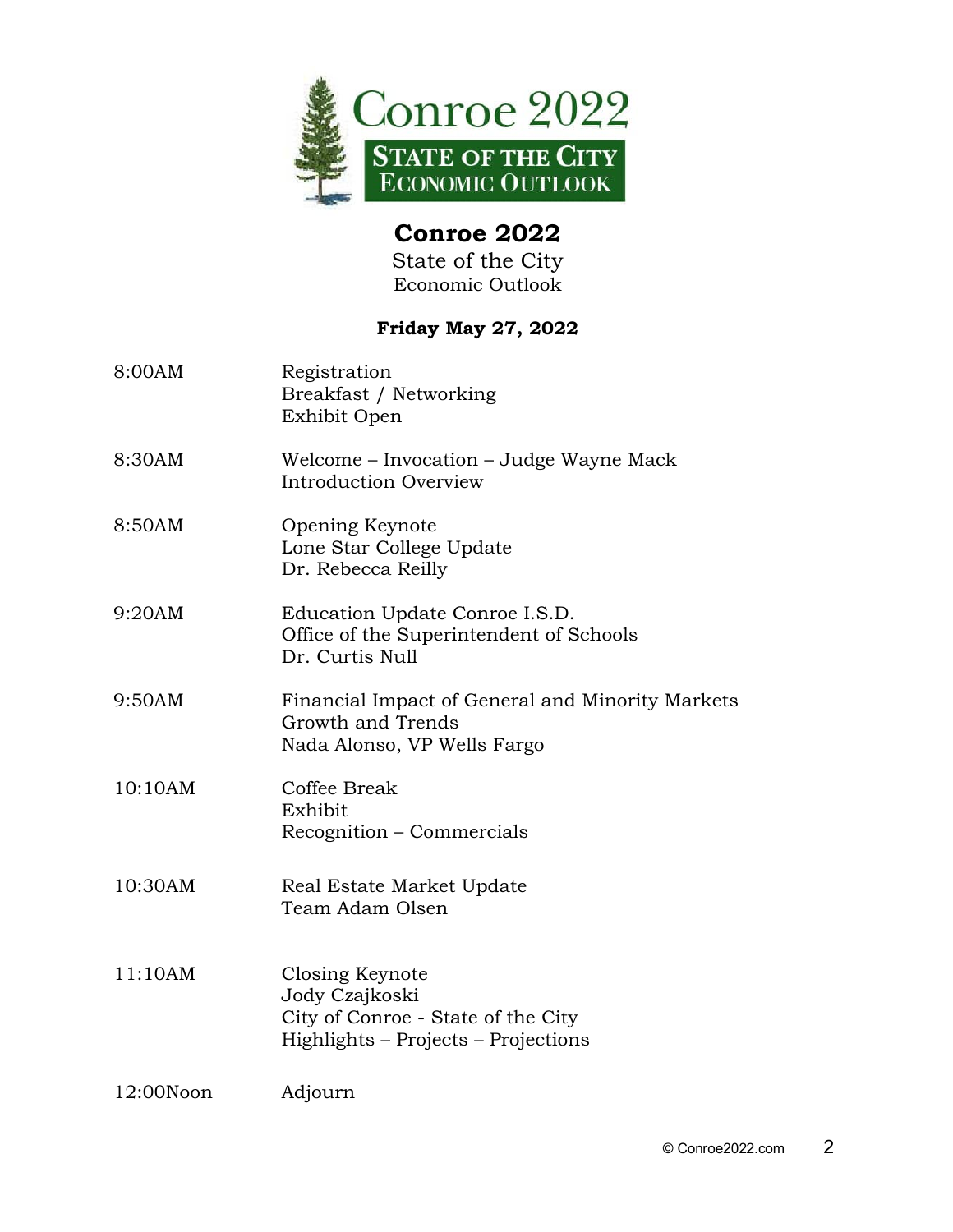

State of the City Economic Outlook

#### **Sponsorship Opportunities**

| Presenting Sponsor (1 exclusive)<br>presents Conroe 2022" headline.<br>Exhibit hall table.<br>$\bullet$<br>Large logo on conference program.<br>$\bullet$<br>Large logo on welcome board at registration.<br>$\bullet$<br>Preferred seating reserved.<br>$\bullet$<br>30-second commercial.<br>$\bullet$<br>$\bullet$ (8) Tickets<br>Marketing material in swag-bag.<br>$\bullet$<br>• Logo on Social Media promotion. | \$5,000 |
|------------------------------------------------------------------------------------------------------------------------------------------------------------------------------------------------------------------------------------------------------------------------------------------------------------------------------------------------------------------------------------------------------------------------|---------|
| Supporting Sponsor (1 exclusive)<br>Exhibit hall table.<br>Medium logo on conference program.<br>$\bullet$<br>Medium logo on welcome board at registration.<br>$\bullet$<br>Preferred seating reserved.<br>$\bullet$<br>30-second commercial.<br>$\bullet$<br>$\bullet$ (8) Tickets<br>Marketing material in swag-bag.<br>$\bullet$                                                                                    | \$3,500 |
| Forward Sponsor<br>Medium logo on conference program.<br>$\bullet$<br>• Small logo on welcome board at registration.<br>Preferred seating reserved.<br>$\bullet$<br>$\bullet$ (6) Tickets<br>• 30-second commercial.<br>Marketing material in swag-bag.<br>$\bullet$                                                                                                                                                   | \$2,500 |
| <b>Contributing Sponsor</b><br>Name on conference program.<br>$\bullet$<br>Small logo on welcome board at registration.<br>$\bullet$<br>Preferred seating reserved.<br>$\bullet$<br>(4) Tickets<br>$\bullet$<br>• 30-second commercial.<br>Marketing material in swag-bag.<br>$\bullet$                                                                                                                                | \$1,500 |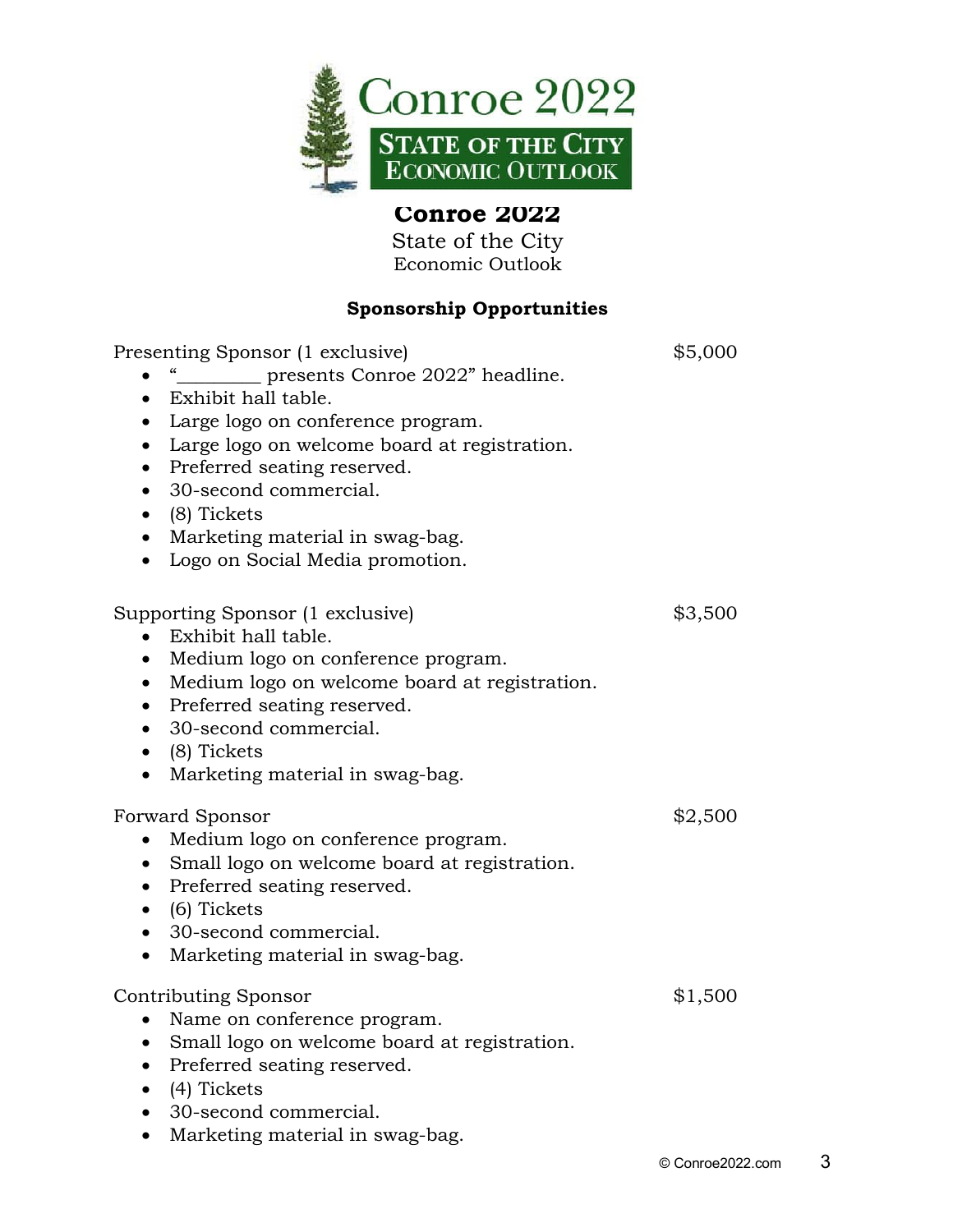

State of the City Economic Outlook

#### **Sponsorship Opportunities**

| Coffee Break Sponsor<br>Name on conference program.<br>$\bullet$<br>Name at table "Sponsored by"<br>$\bullet$<br>Recognition<br>$\bullet$<br>Marketing material in swag-bag.<br>$\bullet$ | \$500          |
|-------------------------------------------------------------------------------------------------------------------------------------------------------------------------------------------|----------------|
| Individual Tickets (Early Bird – on or before May 15)                                                                                                                                     |                |
| Conference<br>Table of (8)<br>$\bullet$                                                                                                                                                   | \$80<br>\$500  |
| Individual Tickets (Registration After May 15)                                                                                                                                            |                |
| Conference<br>Table of (8)                                                                                                                                                                | \$100<br>\$650 |

You can also purchase tickets at Conroe2022.com